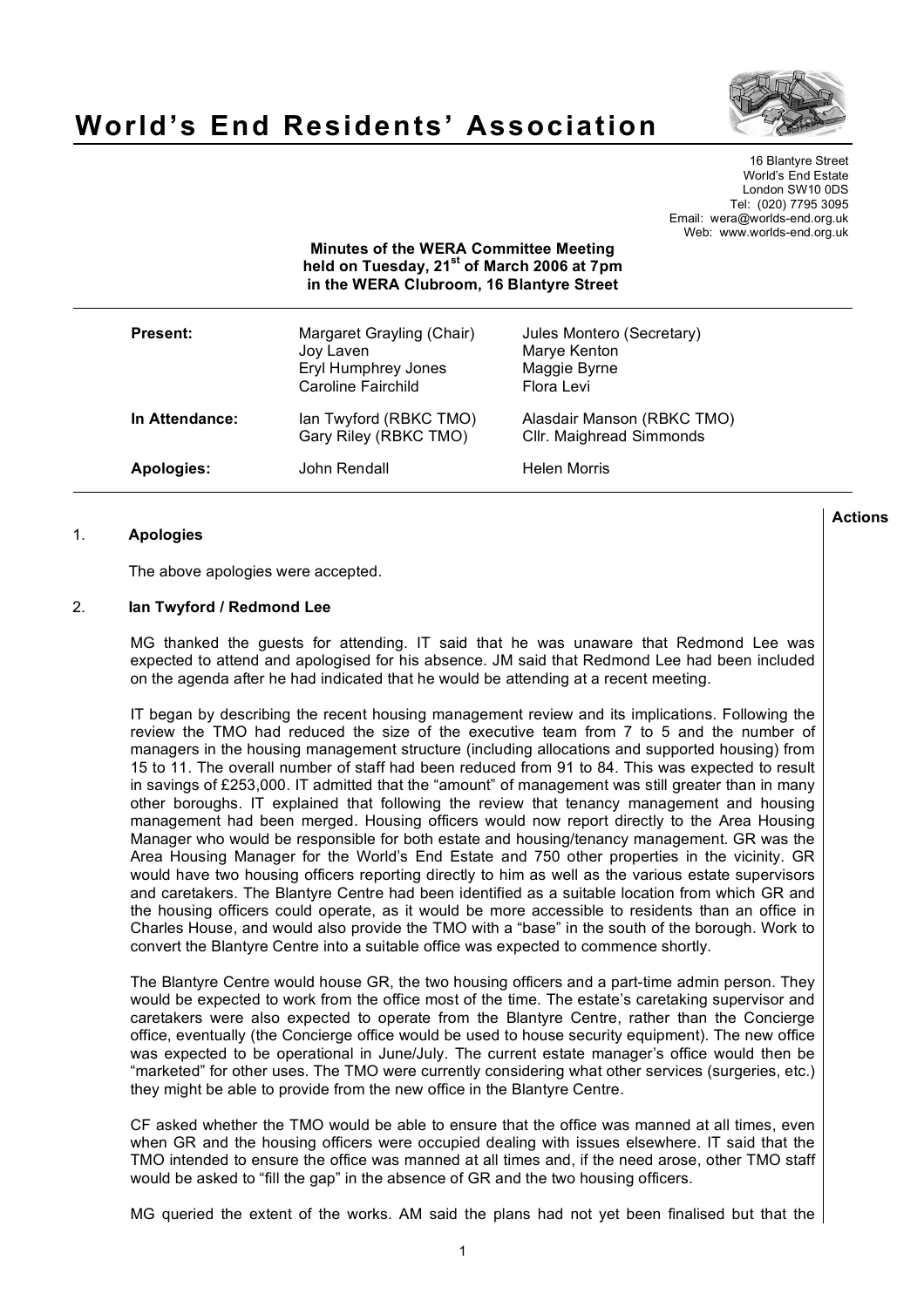building would not look radically different; they were not relocating the main entrance, increasing the amount of glazing or altering the facade. AM said he would send through copies of the plans for the new office. JM confirmed that a planning notice for the works had been received. AM

JM suggested that the TMO inform residents of the services that would be available from the new office as soon as practically possible. JR suggested that the office be provided with an email address so that the staff within could be easily contacted. AM said this could be set-up once the office was operational, as it would be networked with the TMO's main office at Charles House. AM noted that a facility to report problems directly to the TMO was available through the website.

## 3. **Minutes of the Previous Meeting**

The minutes of the previous meeting of the  $21^{st}$  of February were approved as correct.

## 4. **Estate Manager's Update**

## *Security Works*

JM stated that he had sent the completed maps and the Committee's observations to Ayo Sobowale. A number of Committee members had subsequently attended the drop-in on the 1<sup>st</sup> of March and made a number of additional observations/comments. GR said that all the observations and suggestions received at the drop-in session were now being incorporated into the design. EHJ suggested the use of railings and railing-type doors wherever possible rather than the solid wood panel doors and partitions being proposed. GR said he was under the impression that the use of the wood panel doors and partitions had previously been agreed with WERA. MG stated that this was not the case and that the consultant had previously agreed to forward designs for railing-type doors. EHJ noted that the solid wood doors and panels proposed were not in keeping with the original design of the estate and that the TMO should ensure that the design integrity of the estate was maintained. JM noted that given the "width" of many of the walkways that wood panel doors and partitions seemed unsuitable. It was also noted that the project manager and the consultant appeared less than willing to attend a Committee meeting to discuss the proposals and any outstanding issues; the last pre-arranged meeting had become the drop-in session at their request. GR noted that Peter Tozer would be taking over as the project manager from Ayo Sobowale.

There was general concern that the project was taking far too long and that little or no progress had been made in resolving the known long-standing issues or in consulting with residents. GR agreed that there were a number of outstanding issues but stated that they were being dealt with.

JM stated that the residents should be consulted throughout the design process, not simply at the end when all the design decisions had been made. It was essential the proposals took the views and needs of the residents into account and there was no way for the project manager or consultant to know what those were if they did not actually talk with the residents. JM noted that the drop-in session on the 1<sup>st</sup> of March had been poorly attended (less than 12 residents had attended) and that the project manager and consultant had failed to address some of the issues that had been raised by the few residents that had attended. It was also noted that the last, prior consultation exercise had taken place in September 2001, and that the door-to-door questionnaire on which the current design was based was older still. It was therefore essential that the TMO begin consulting the residents as soon as possible and before the design was finalised. It was noted that most of the issues with the scheme that the Committee had previously identified had yet to be addressed.

JL asked GR for assurances that the TMO would deal with anyone who abused or vandalised any future security system. GR said it would. EHJ asked whether the system could be used to determine who had granted a specific individual access to the building. GR said it could.

## *Omega Passage*

GR explained that the development in Omega House should have included waste management facilities for the residents of the new flats but that it did not. As a result the residents of Omega House were dumping rubbish in Omega Passage. After much chasing by WERA (particularly JR) and the TMO two commercial waste bins had been delivered on-site for the use of the residents of Omega House. The bins had originally being placed near the entrance to Omega House and within Omega Passage, but they had subsequently been moved into Edith Yard on the advice of Waste Management. GR stated that residents of Omega House had been advised of the new location of the bins and told to use them. Several Committee members expressed scepticism at the reasons cited for not placing the bins near the entrance to the Omega House and doubted whether the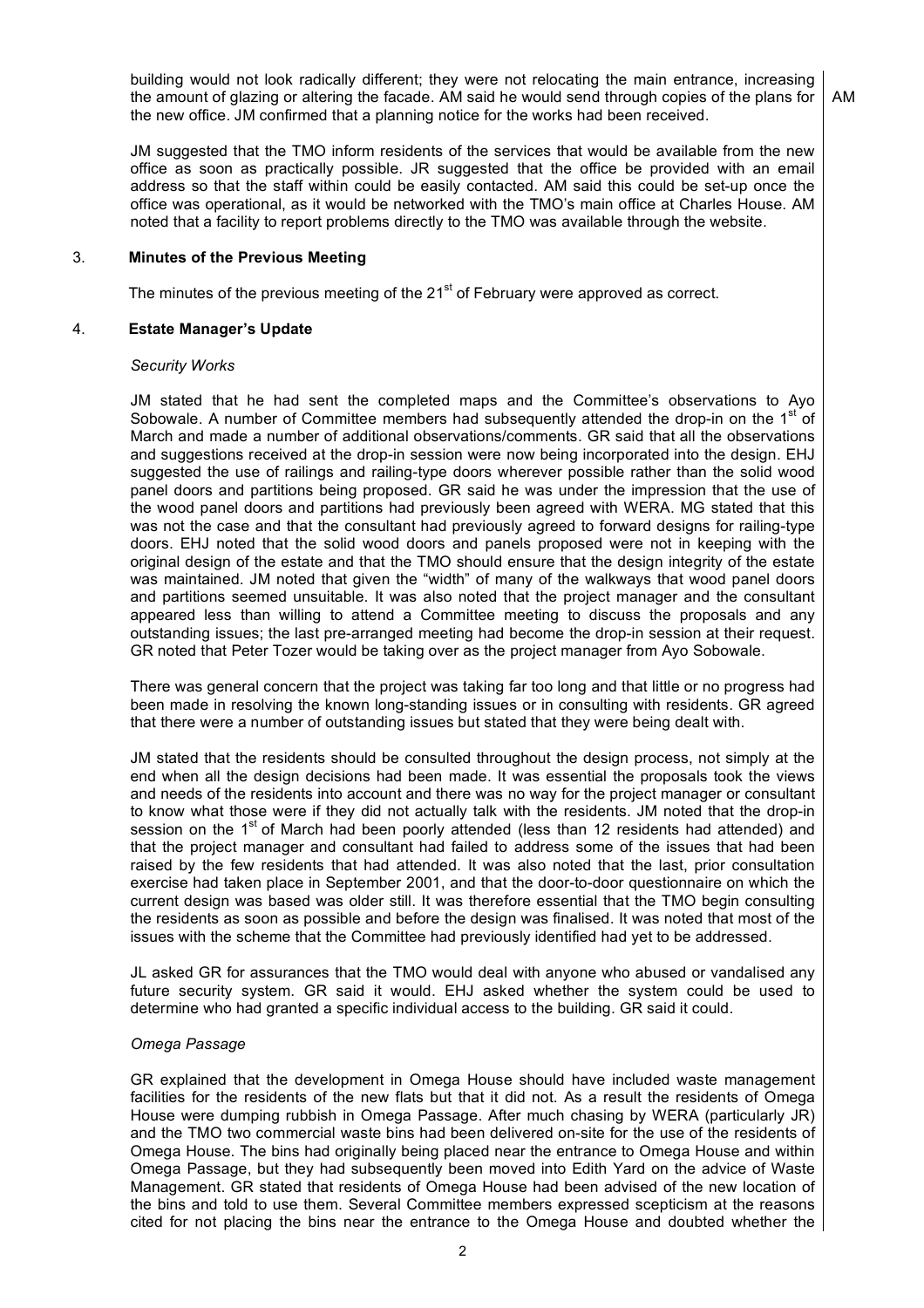residents would use the bins now that they were halfway across Edith Yard.

## *Communal Redecoration Works*

GR stated that these were now underway and that there had been no major issues to date.

## *Cremorne Stakeholder Meeting*

This had been deferred.

# *Kensington Close Hotel*

MG asked whether the TMO were still using this hotel for functions given the reported incidents of abuse of the staff by the new management, which had subsequently been brought to the attention of Mr. Perry. IT, AM and GR said they did not know. MG suggested that the TMO might be able to exert a positive influence over the hotel's new management.

#### *Other Issues*

EHJ noted an increasing number of cigarette ends in the garden beneath Blantyre Tower. MK reminded the meeting of the problems caused by cigarette ends in the lift tracks. GR took note and suggested including a brief article on these issues in the WERA newsletter.

EHJ told the meeting that the tree surgeons had attended the estate but that they had not completed the tree pruning or cleared all the debris from the trees. GR said that he believed that the works had been delayed but that he would keep an eye on them. EHJ said she would try to meet with Terry Guppey to discuss tree pruning and other grounds maintenance issues. EHJ

#### *Strike Action*

IT noted that strike action was expected to take place on the  $28<sup>th</sup>$  of March. IT said did not yet know how many TMO staff might go on strike but stressed that essential services would be maintained.

The TMO staff then left the meeting.

#### **Matters Arising**

*Actions from the meeting of the 21st of February:*

Item 4 – JM had forwarded the maps and observations to Ayo Sobowale (as above).

Item 7 – MB had obtained a brief article for the newsletter from the school.

#### *ARB Works*

JM had briefly spoken to the workmen working in the school but had not obtained a quote. JM said he had subsequently received quotes from Terry Guppy: tarmac would cost £6000, a rubberised surface in black would cost £7900, and a rubberised surface in matching colours would cost £9405. It was suggested that a comparison quote be obtained prior to instructing Terry Guppy to proceed.

JM

JM

#### *Art Residency Project*

JM said he would try to arrange a meeting with the project coordinator.

# *WERA Newsletter*

JM said the newsletter was still a work-in-progress but that he hoped it would be ready for the Easter break. JM asked the Committee for articles, or suggestions for articles, for the newsletter. A number of suggestions were made: a recipe, a brief article encouraging people to vote, an item on dogs, rubbish dumping and Streetline, an update on the major/communal works and an article on the forthcoming Piazza regeneration works. JM / All

## 5. **Omega Passage**

See above.